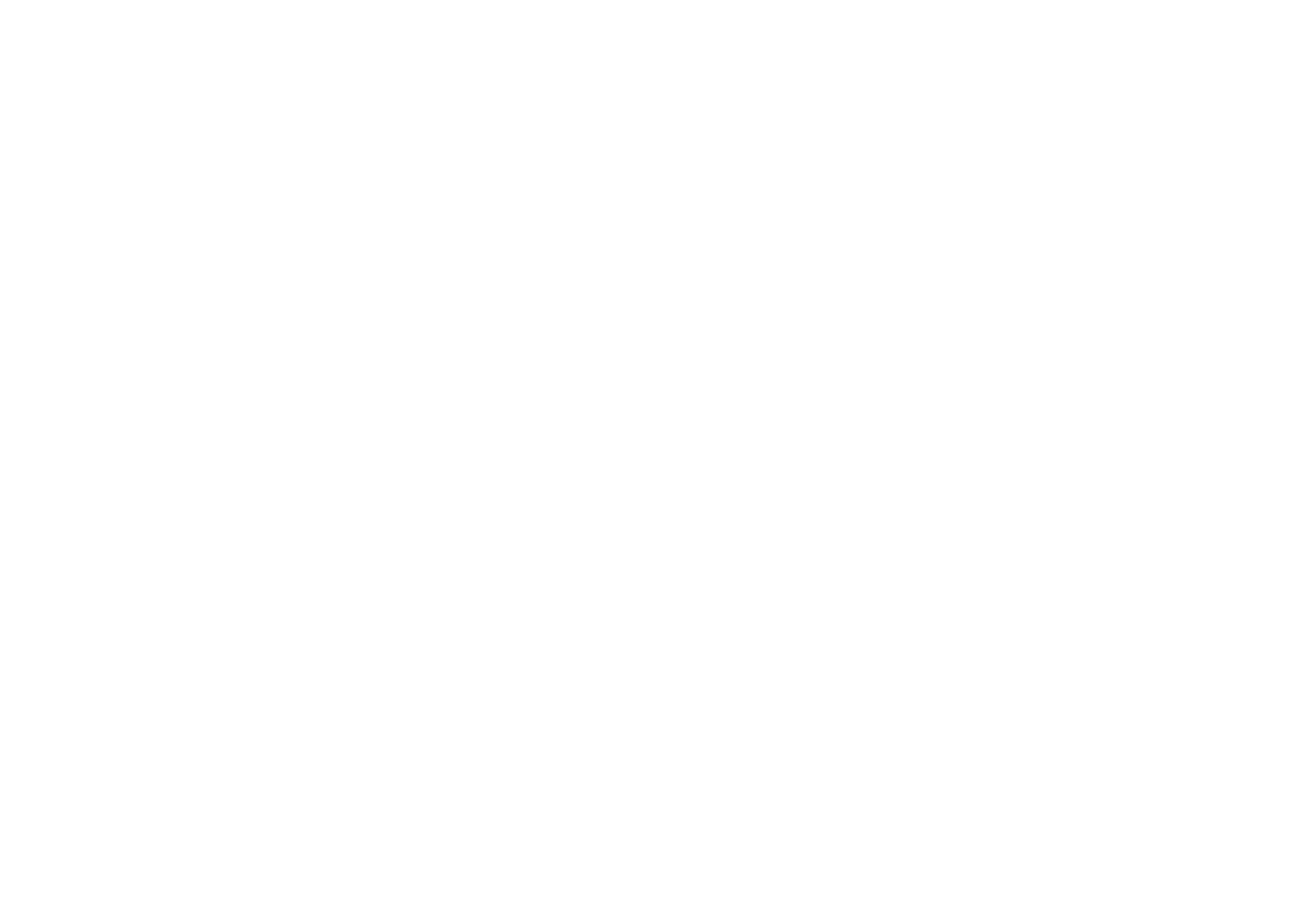#### **Table 20.1**

**2008 - 2004**

**Out-Patient Visits by Department and Clinic 2004 - 2008**

<span id="page-2-0"></span>

| <b>Department / Clinic</b>     | 2008  | 2007  | 2006  | 2005           | 2004      | $\prime$ |
|--------------------------------|-------|-------|-------|----------------|-----------|----------|
| <b>Center's Clinics</b>        |       |       |       |                |           |          |
| Diabetes & Endocrine           | 2,272 | 3,697 | 2,962 | 4,688          | 3,767     |          |
| Internal Medicine              | 752   | 1,808 | 2,294 | 1,715          | 1,325     |          |
| Diabetes Education & Nutrition | 452   | 912   | 1,221 | 1,447          | 1,354     |          |
| Podiatry                       | 102   |       | 787   | 1,218          | 643       |          |
| Exercise Physiology            | 38    | 518   | 929   | 1,114          | 298       |          |
| <b>Total</b>                   | 3,616 | 6,935 | 8,193 | 10,182         | 7,387     |          |
| <b>Private Clinics</b>         |       |       |       |                |           |          |
| Cardiology                     |       |       | 5     | $\overline{7}$ | 67        |          |
| Nephrology                     |       |       | 4     | 1              | 89        |          |
| Genitourinary                  |       |       | 24    | 103            | 102       |          |
| Paediatrics-Endocrinology      | 12    | 27    | 37    | 48             | 59        |          |
| Surgery                        |       |       |       | 3              | 22        |          |
| Neurology                      | 564   | 876   | 104   | <b>NA</b>      | <b>NA</b> |          |
| <b>Total</b>                   | 576   | 903   | 174   | 162            | 339       |          |
| <b>Grand Total</b>             | 4,192 | 7,838 | 8,367 | 10,344         | 7,726     |          |

*Note: Private Clinics are not operated under the administration of the center.* . :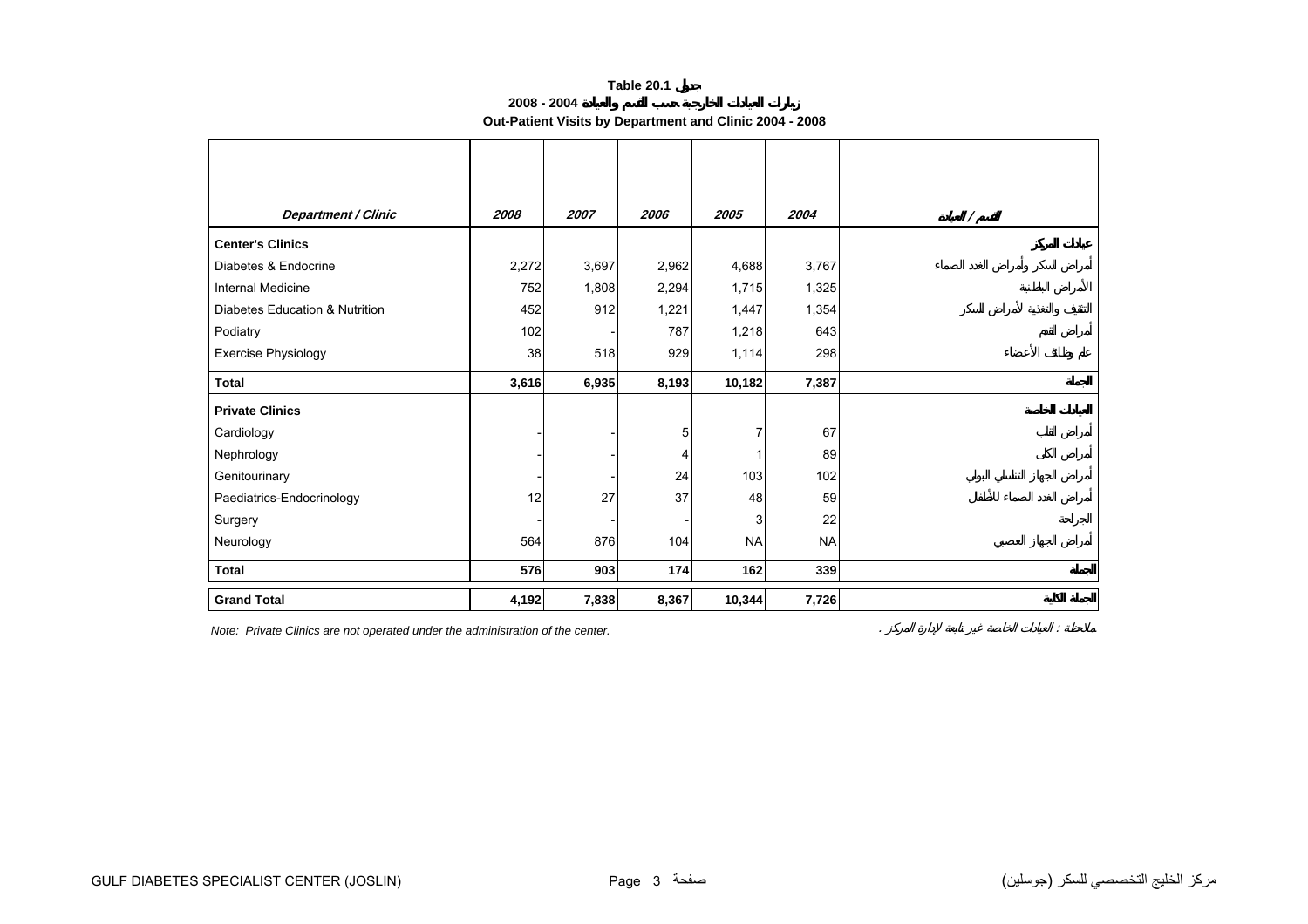#### **Table 20.2**

<span id="page-3-0"></span>

|                               | <b>Total</b> |        |                | Non-Bahraini |        |             | <b>Bahraini</b> |        |             |  |
|-------------------------------|--------------|--------|----------------|--------------|--------|-------------|-----------------|--------|-------------|--|
|                               |              |        |                |              |        |             |                 |        |             |  |
| Category                      | <b>Total</b> | Female | <b>Male</b>    | <b>Total</b> | Female | <b>Male</b> | <b>Total</b>    | Female | <b>Male</b> |  |
| Physicians                    | 4            |        | $\overline{2}$ | っ            |        |             | $\mathcal{P}$   | 2      |             |  |
| Nurses*                       | 8            | 8      |                | 4            | 4      |             | 4               | 4      |             |  |
| Pharmacists & Technicians     | 4            | 3      |                |              | 3      |             |                 |        |             |  |
| Radiographers and Technicians |              |        |                |              |        |             |                 |        |             |  |
| <b>Diabetes Educator</b>      |              |        |                |              |        |             |                 |        |             |  |
| Dietitian                     |              |        |                |              |        |             |                 |        |             |  |
| <b>Exercise Physiology</b>    |              |        |                |              |        |             |                 |        |             |  |

## **Medical and Allied Health Manpower by Category, Nationality and Sex 2008**

*\* Nurses excluding practical nurses and other grades below staff nurse .* . : *\**

**2008**